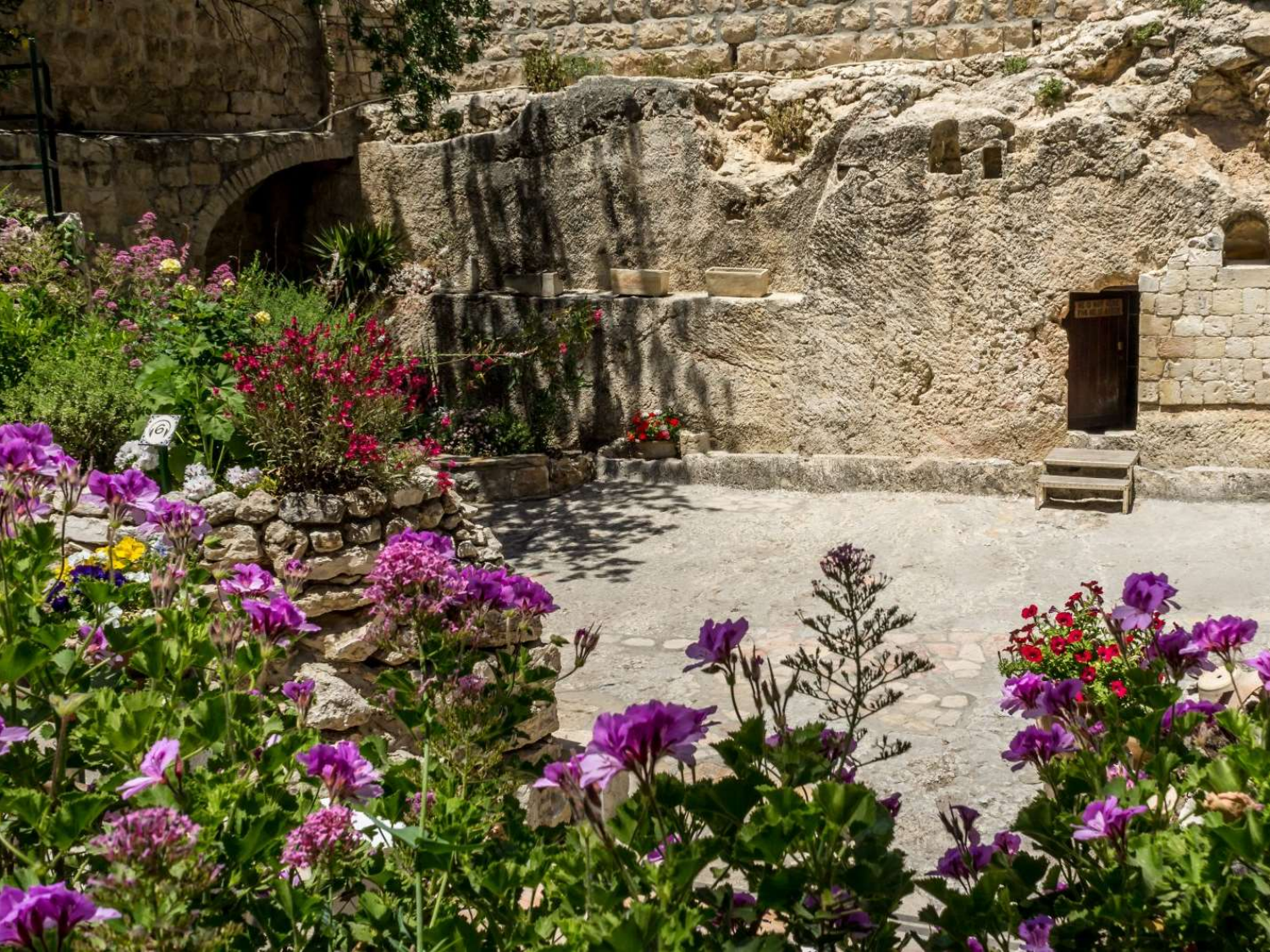



Complete and Unabridged in One Volume

**Alfred Edersheim**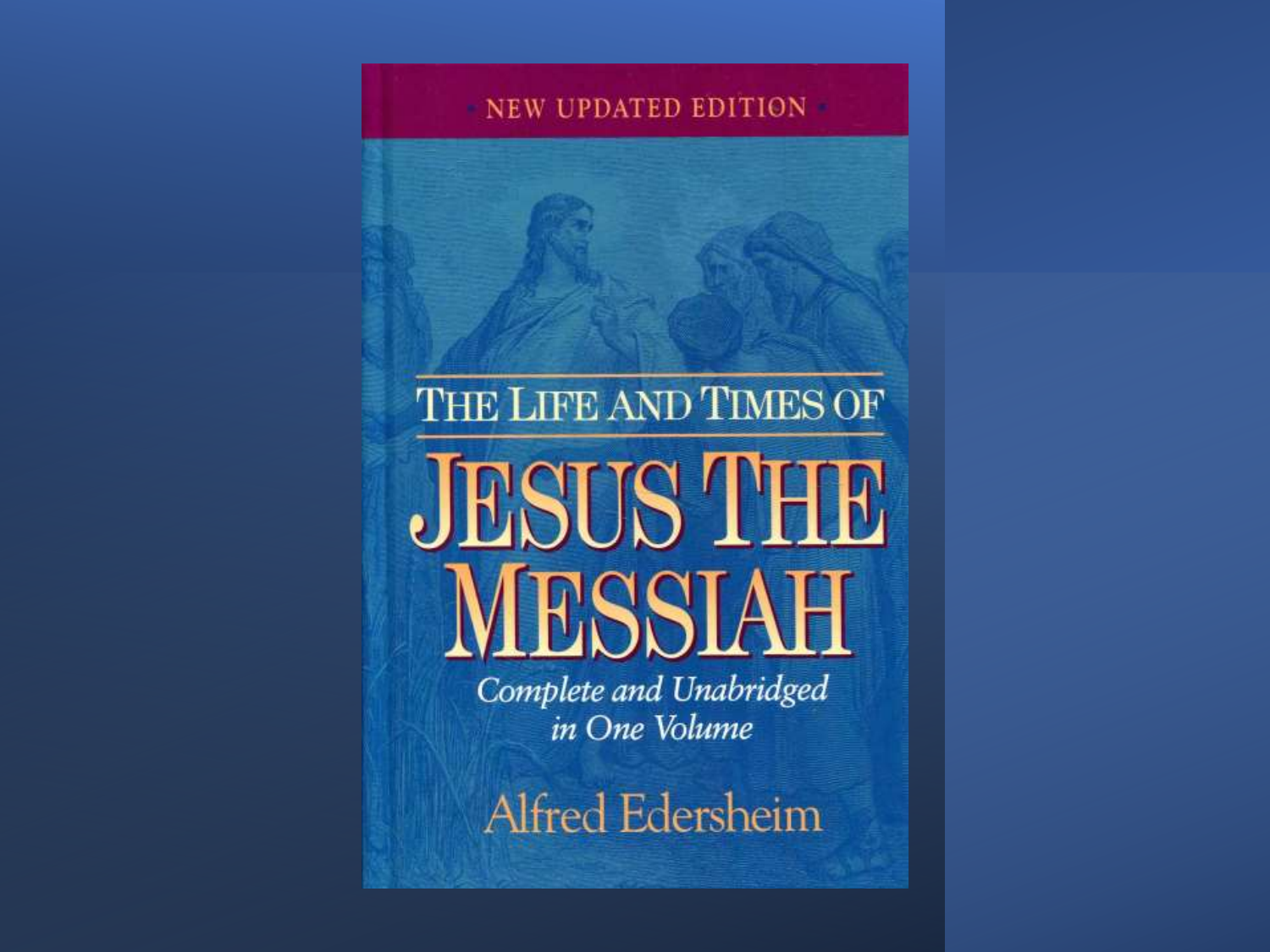- Acts 2:9-11 *Parthians and Medes and Elamites, and residents of Mesopotamia, Judea and Cappadocia, Pontus and Asia, 10 Phrygia and Pamphylia, Egypt and the districts of Libya around Cyrene, and visitors from Rome, both Jews and proselytes, 11 Cretans and Arabs—we hear them in our own tongues speaking of the mighty deeds of God."*  **NASU**
- Acts 2:9–11 (LBLA) *9 Partos, medos y elamitas, habitantes de Mesopotamia, de Judea y de Capadocia, del Ponto y de Asia, 10 de Frigia y de Panfilia, de Egipto y de las regiones de Libia alrededor de Cirene, viajeros de Roma, tanto judíos como prosélitos, 11 cretenses y árabes, les oímos hablar en nuestros idiomas de las maravillas de Dios.*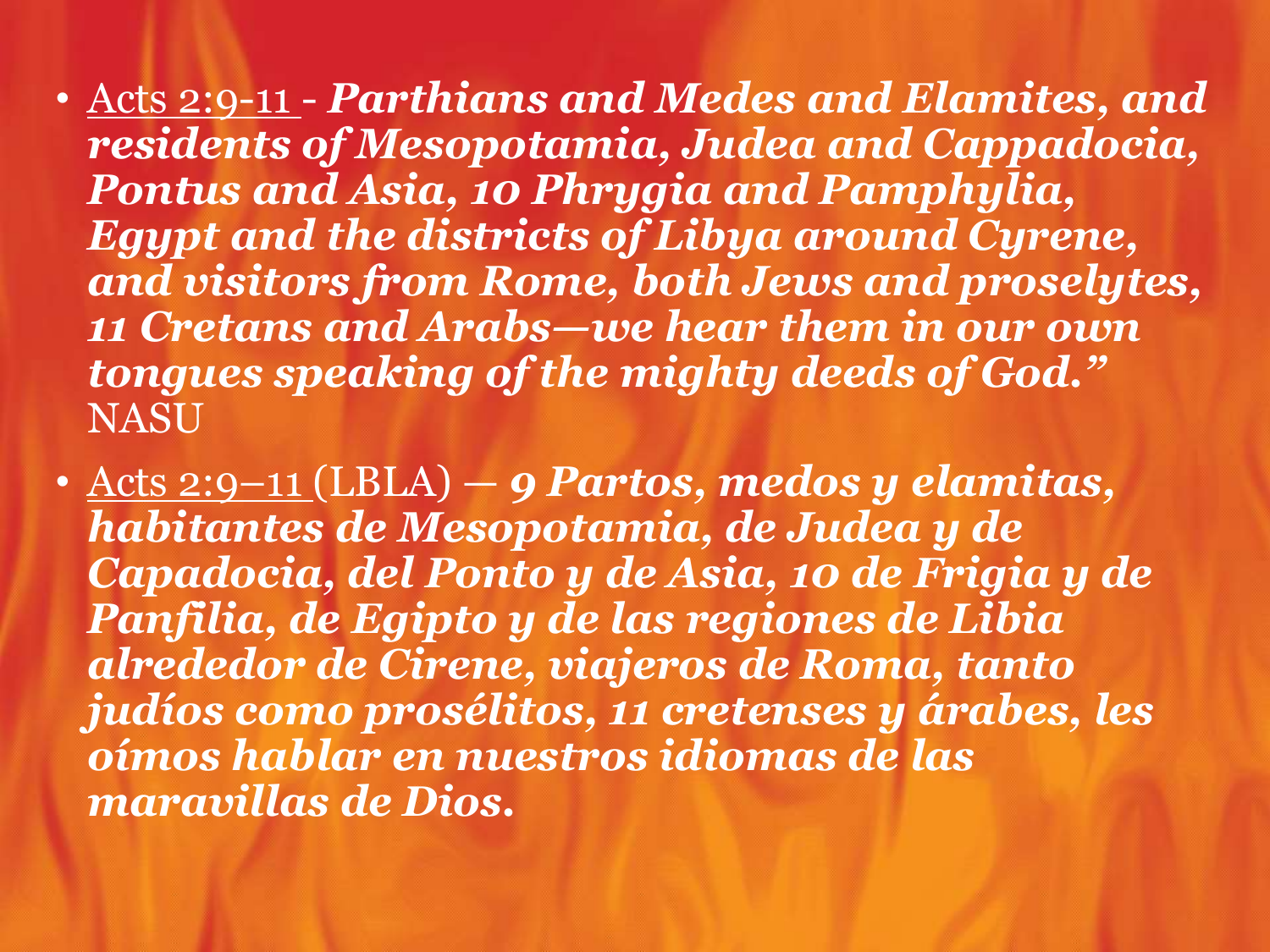• Acts 2:22 - *"Men of Israel, listen to these words: Jesus the Nazarene, a man attested to you by God with miracles and wonders and signs which God performed through Him in your midst, just as you yourselves know—* NASU

• Acts 2:22 (LBLA) — *22 Varones israelitas, escuchad estas palabras: Jesús el Nazareno, varón confirmado por Dios entre vosotros con milagros, prodigios y señales que Dios hizo en medio vuestro a través de Él, tal como vosotros mismos sabéis,*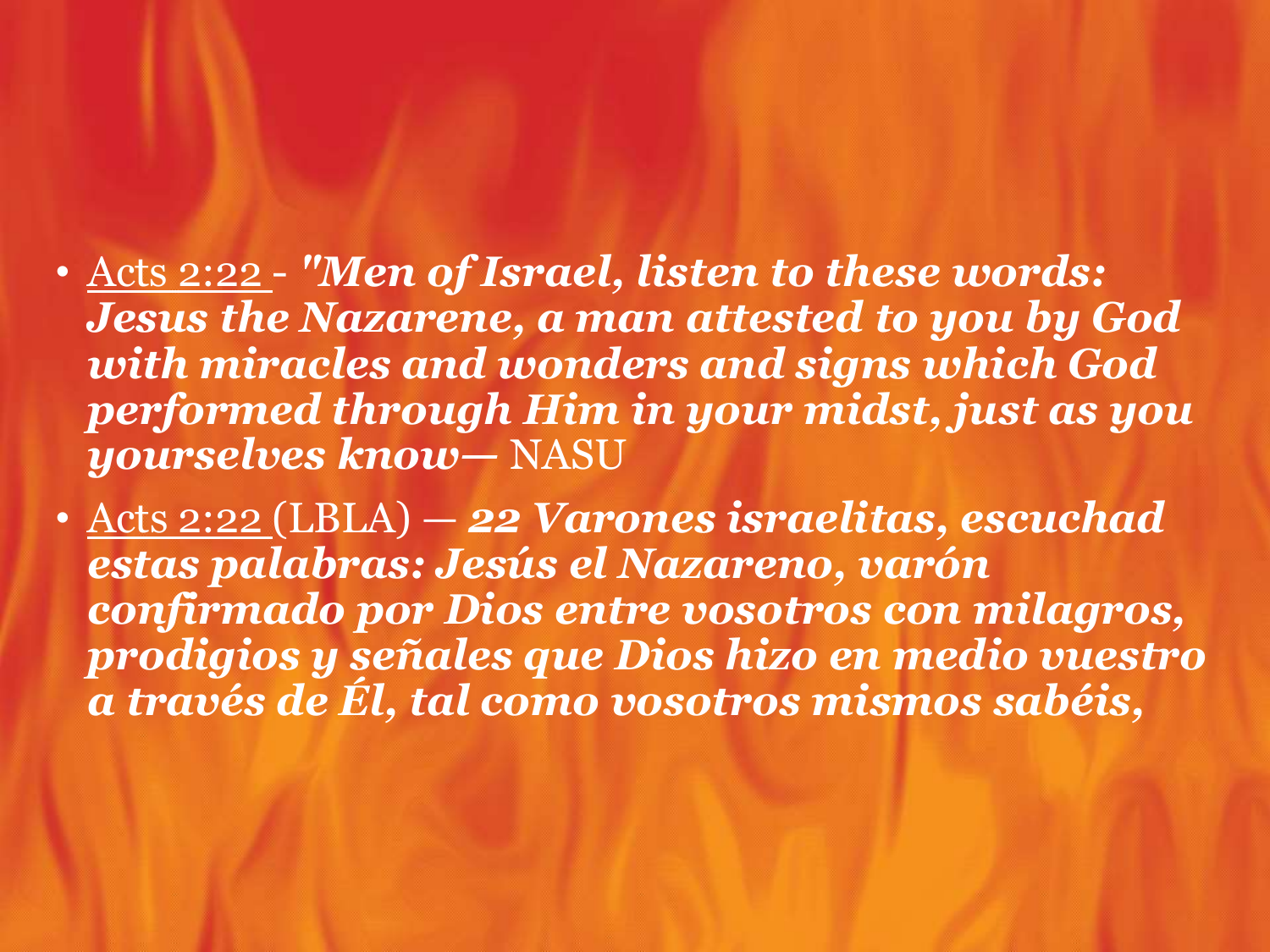#### Acts 4:16 –

"*What shall we do with these men? For the fact that a noteworthy miracle has taken place through them is apparent to all who live in Jerusalem, and we cannot deny it."*  NASU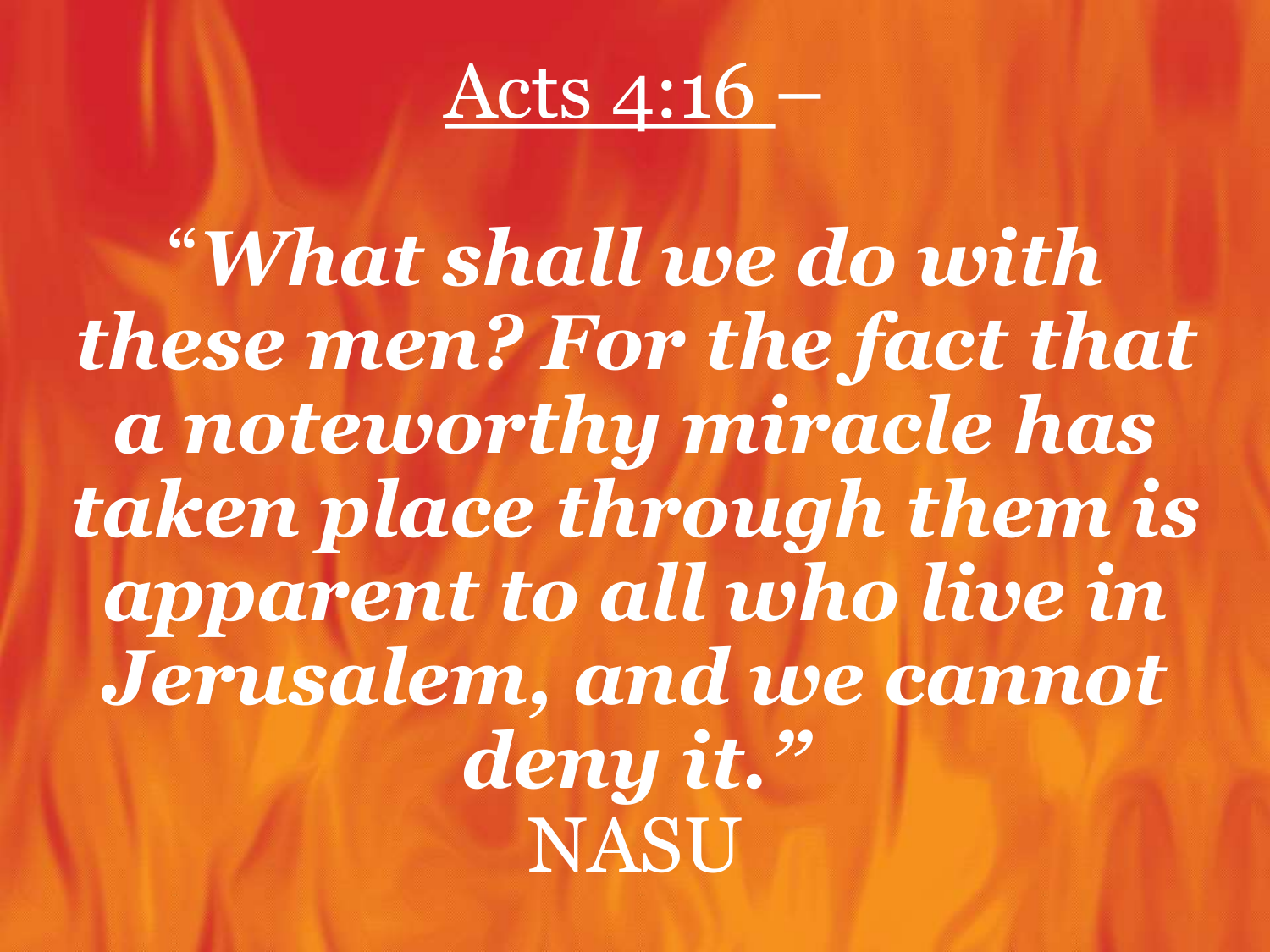*"Jesus the Nazarene, a man attested to you by God with miracles and wonders and signs which God performed through Him in your midst-AS YOU YOURSELVES KNOW."*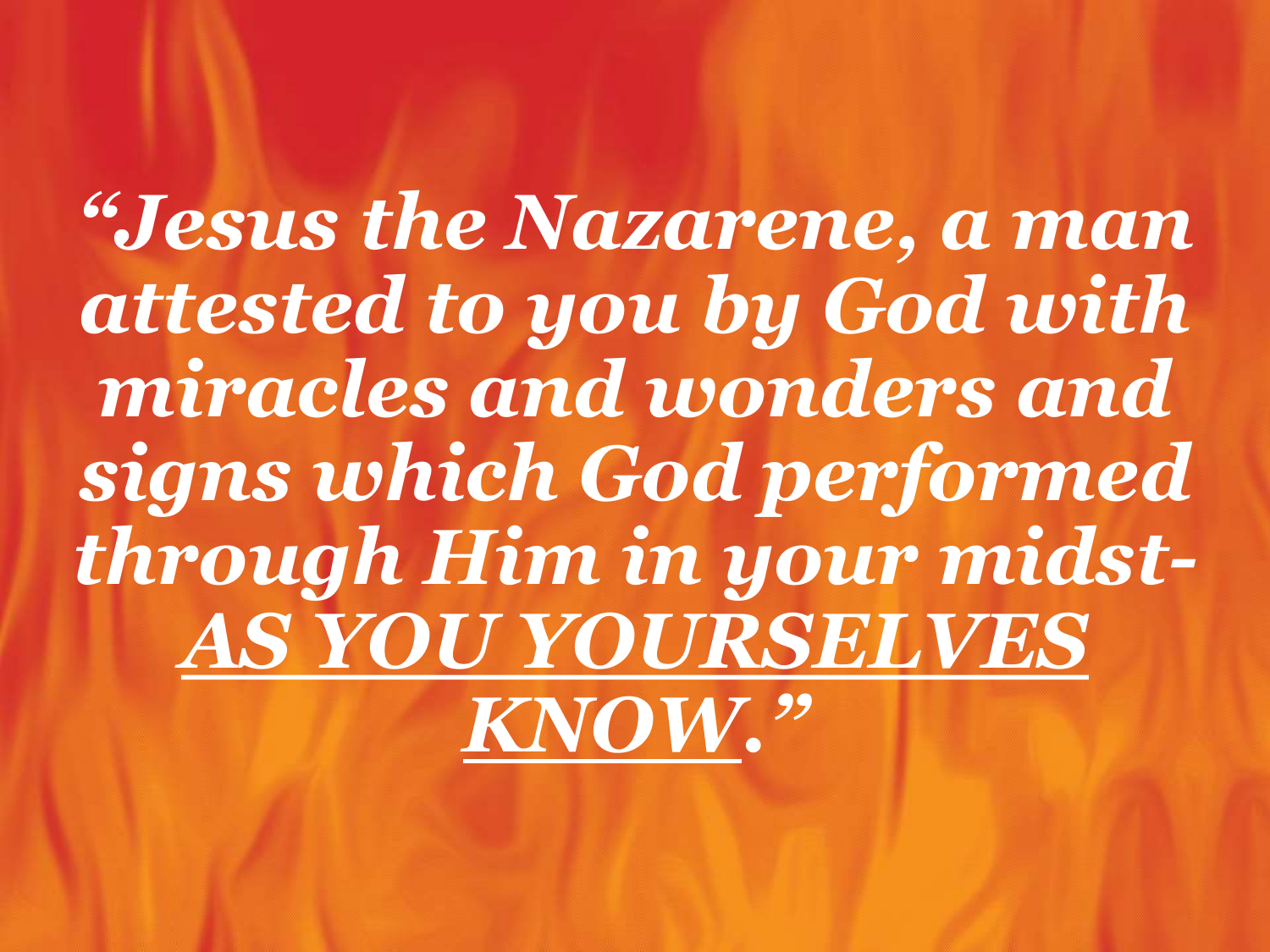- Acts 2:36 (NASB95) *36 "Therefore let all the house of Israel know for certain that God has made Him both Lord and Christ—this Jesus whom you crucified."*
- Acts 2:36 (LBLA) *36 Sepa, pues, con certeza toda la casa de Israel, que a este Jesús a quien vosotros crucificasteis, Dios le ha hecho Señor y Cristo.*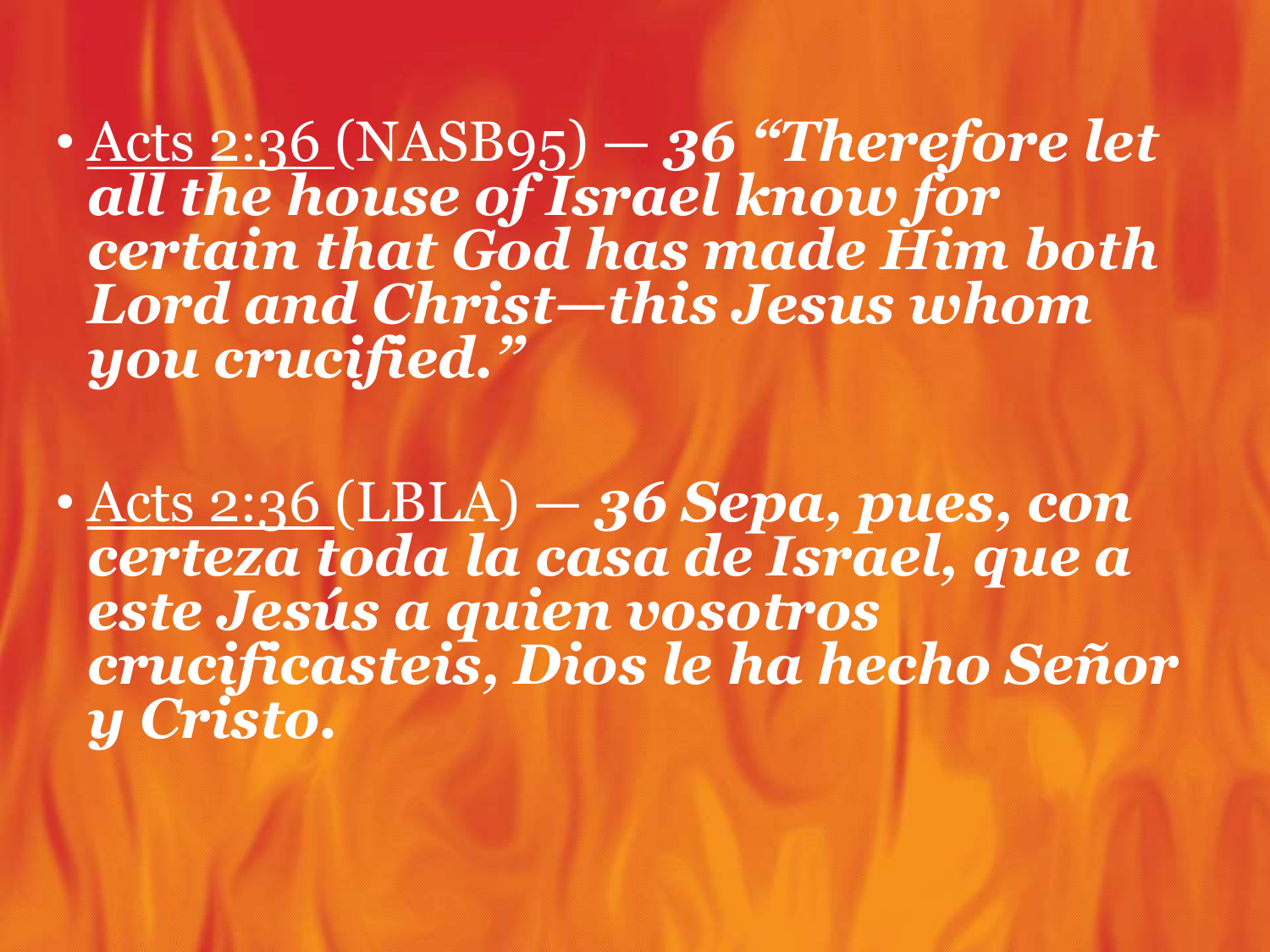- Psalm 34:18 (NIV) *18 The LORD is close to the brokenhearted and saves those who are crushed in spirit.*
	- Psalm 34:18 (LBLA) *18 Cercano está el SEÑOR a los quebrantados de corazón, y salva a los abatidos de espíritu.*
- Psalm 51:17 (NIV) *17 My sacrifice, O God, is a broken spirit; a broken and contrite heart you, God, will not despise.*
	- Psalm 51:17 (LBLA) *17 Los sacrificios de Dios son el espíritu contrito; al corazón contrito y humillado, oh Dios, no despreciarás.*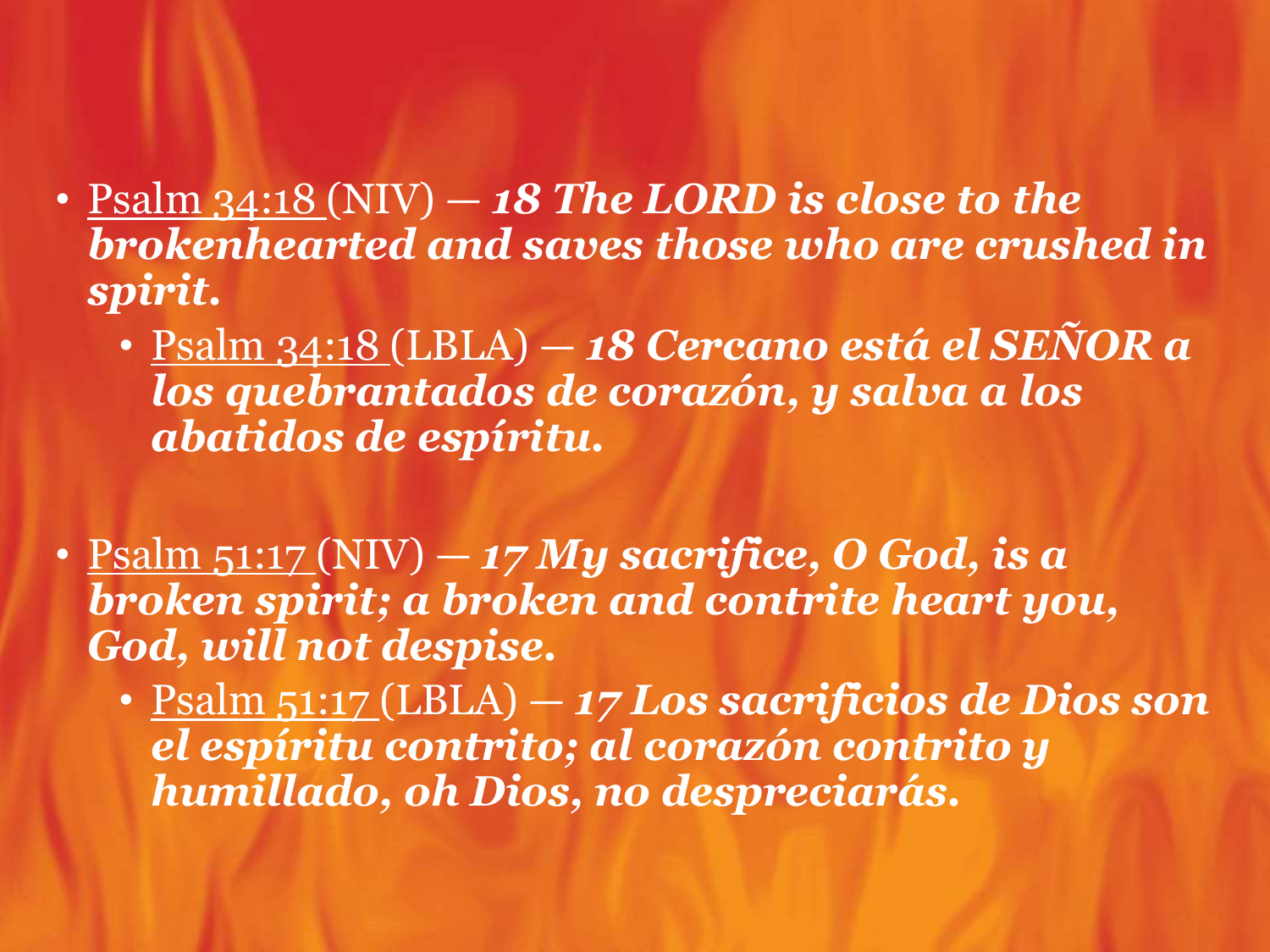Isaiah 66:2 (NASB95) — *2 "For My hand made all these things, Thus all these things came into being," declares the LORD. "But to this one I will look, To him who is humble and contrite of spirit, and who trembles at My word.*

Isaiah 66:2 (LBLA) — *2 Todo esto lo hizo mi mano, y así todas estas cosas llegaron a ser—declara el SEÑOR. Pero a este miraré: al que es humilde y contrito de espíritu, y que tiembla ante mi palabra.*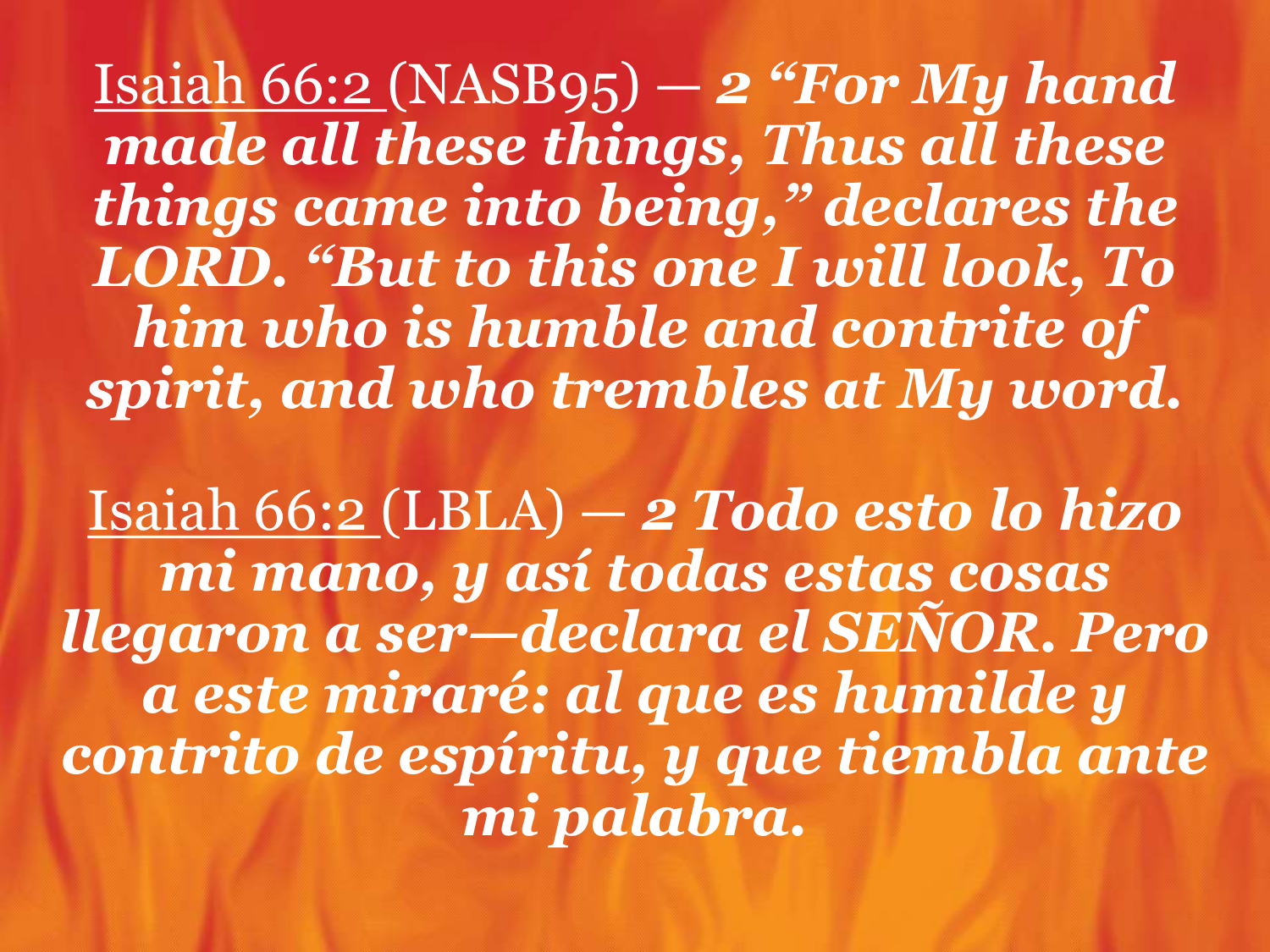# **CONVICTION OF SIN**

- Acts 2:37 (NASB95) *37 Now when they heard this, they were pierced to the heart, and said to Peter and the rest of the apostles, "Brethren, what shall we do?"*
	- Acts 2:37 (LBLA) *37 Al oír esto, compungidos de corazón, dijeron a Pedro y a los demás apóstoles: Hermanos, ¿qué haremos?*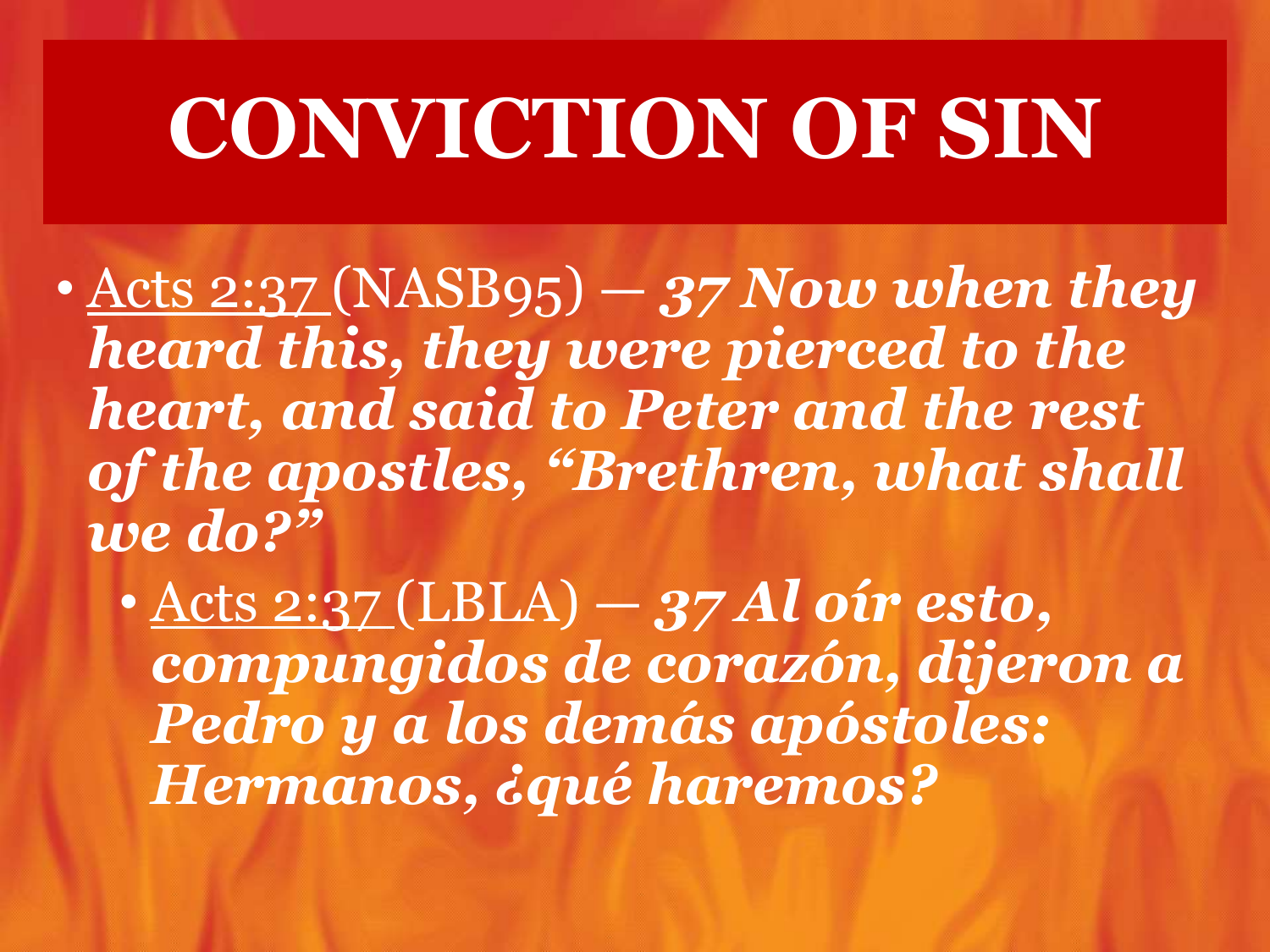Romans 10:17 (NASB95) — *17 So faith comes from hearing, and hearing by the word of Christ.*

Romans 10:17 (LBLA) — *17 Así que la fe viene del oír, y el oír, por la palabra de Cristo.*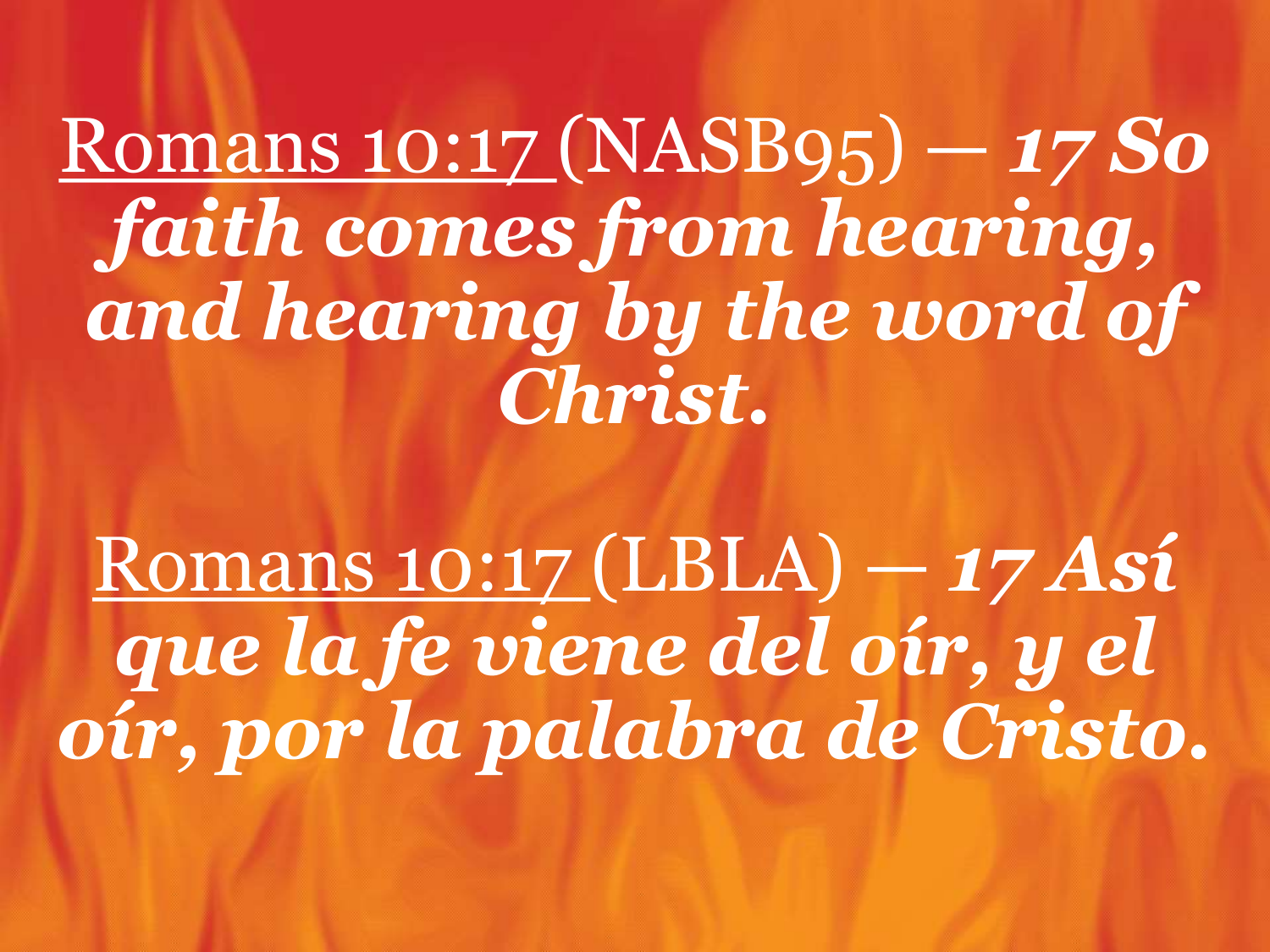### "THEY WERE PIERCED TO THE HEART,"

- Hebrews 4:12 (NASB95) *12 For the word of God is living and active and sharper than any twoedged sword, and piercing as far as the division of soul and spirit, of both joints and marrow, and able to judge the thoughts and intentions of the heart.*
- Hebrews 4:12 (LBLA) *12 Porque la palabra de Dios es viva y eficaz, y más cortante que cualquier espada de dos filos; penetra hasta la división del alma y del espíritu, de las coyunturas y los tuétanos, y es poderosa para discernir los pensamientos y las intenciones del corazón.*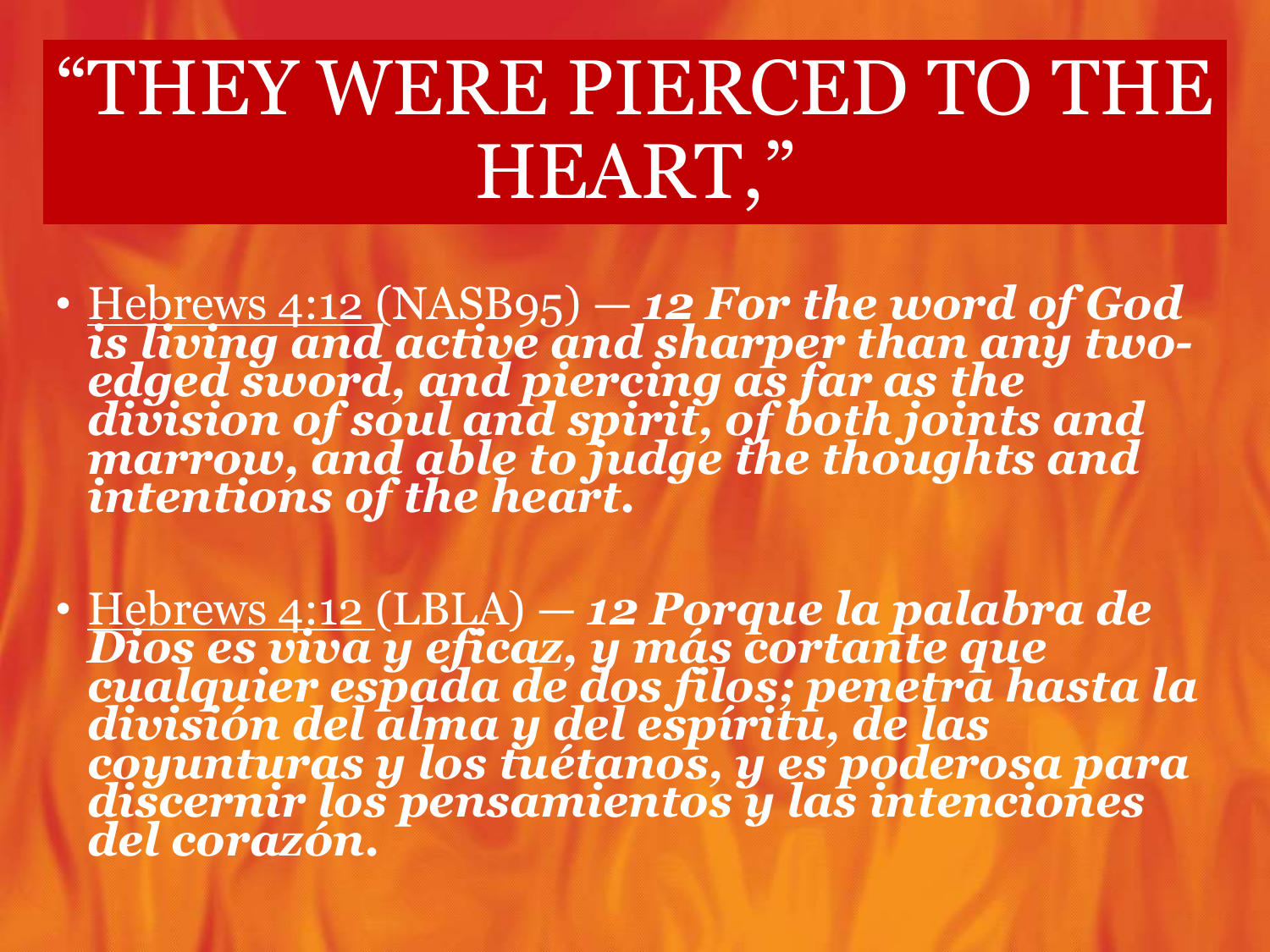- *'to go through, to penetrate through.'*
- *'it penetrates all the way through to where soul and spirit meet, to where joints and marrow come together'*
- *Other scholars add "pierced" – sharp pain or a stab, often associated with emotion; literally be pierced through, be stabbed, be pricked deeply; idiomatically, of the sharp pain felt in the heart from conviction or remorse; to experience acute emotional distress, implying both concern and regret – only NT usage*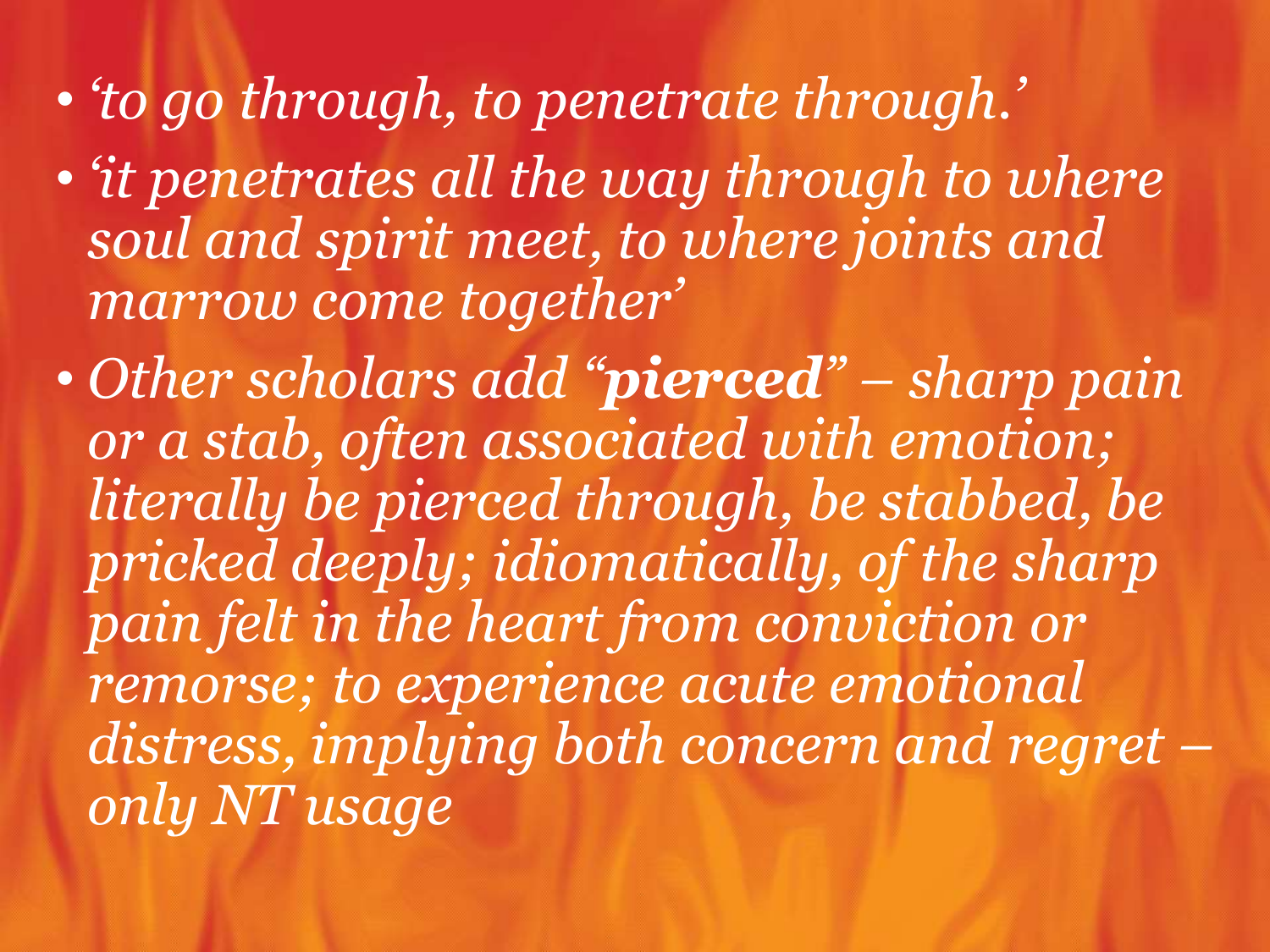#### "and said to Peter and the rest of the apostles, 'Brethren, what shall we do?'"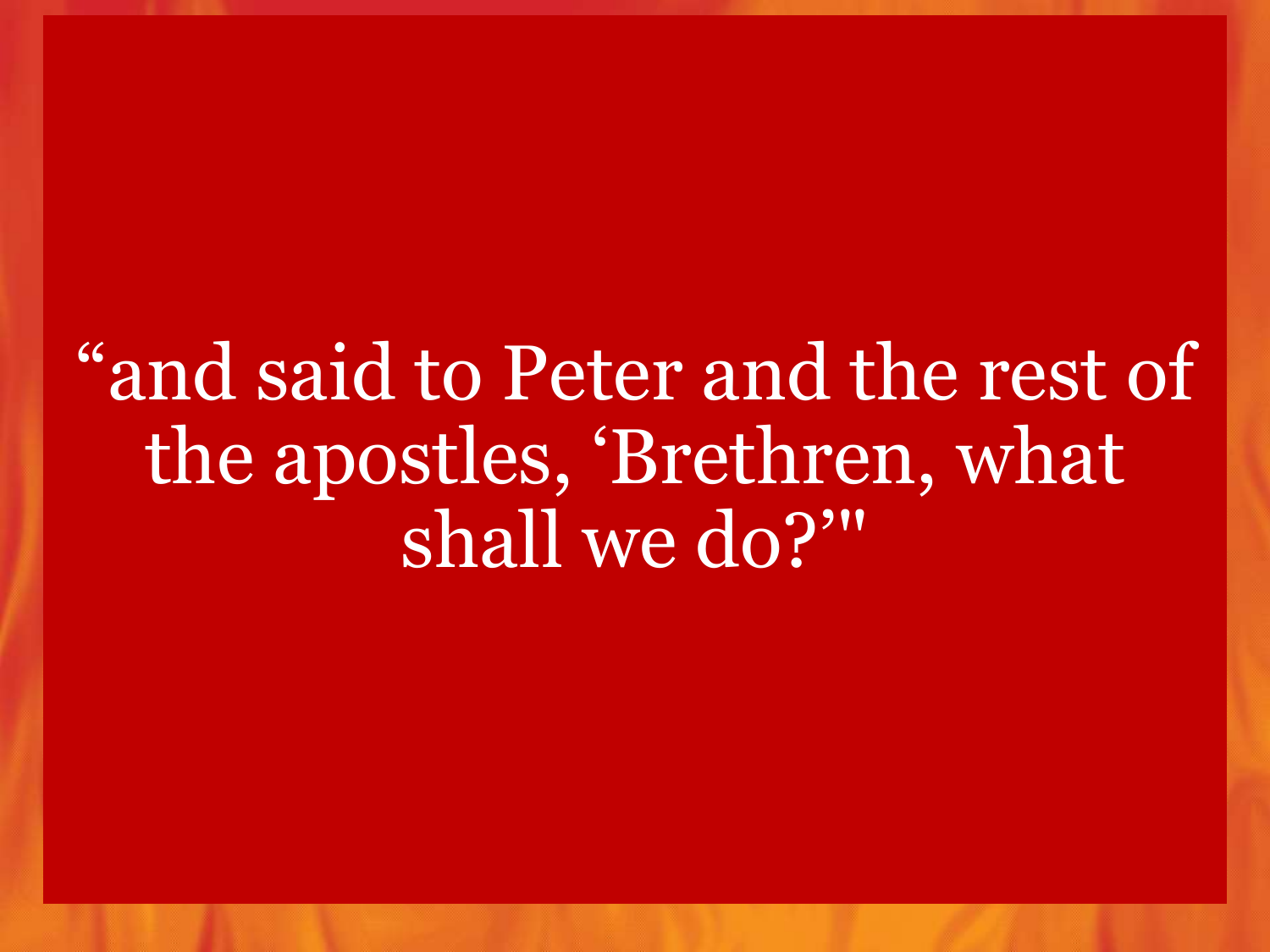### **PETER TELLS THEM TO REPENT AND BE BAPTIZED**

- Luke 13:3 (NASB95) *3 "I tell you, no, but unless you repent, you will all likewise perish."*
	- Luke 13:3 (LBLA) *3 Os digo que no; al contrario, si no os arrepentís, todos pereceréis igualmente.*
- **Psalm 51:3–4** *(NASB95) — 3 For I know my transgressions, And my sin is ever before me. 4 Against You, You only, I have sinned And done what is evil in Your sight, So that You are justified when You speak And blameless when You judge.*
	- *Psalm 51:3–4 (LBLA) — 3 Porque yo reconozco mis transgresiones, y mi pecado está siempre delante de mí. 4 Contra ti, contra ti solo he pecado, y he hecho lo malo delante de tus ojos, de manera que eres justo cuando hablas, y sin reproche cuando juzgas.*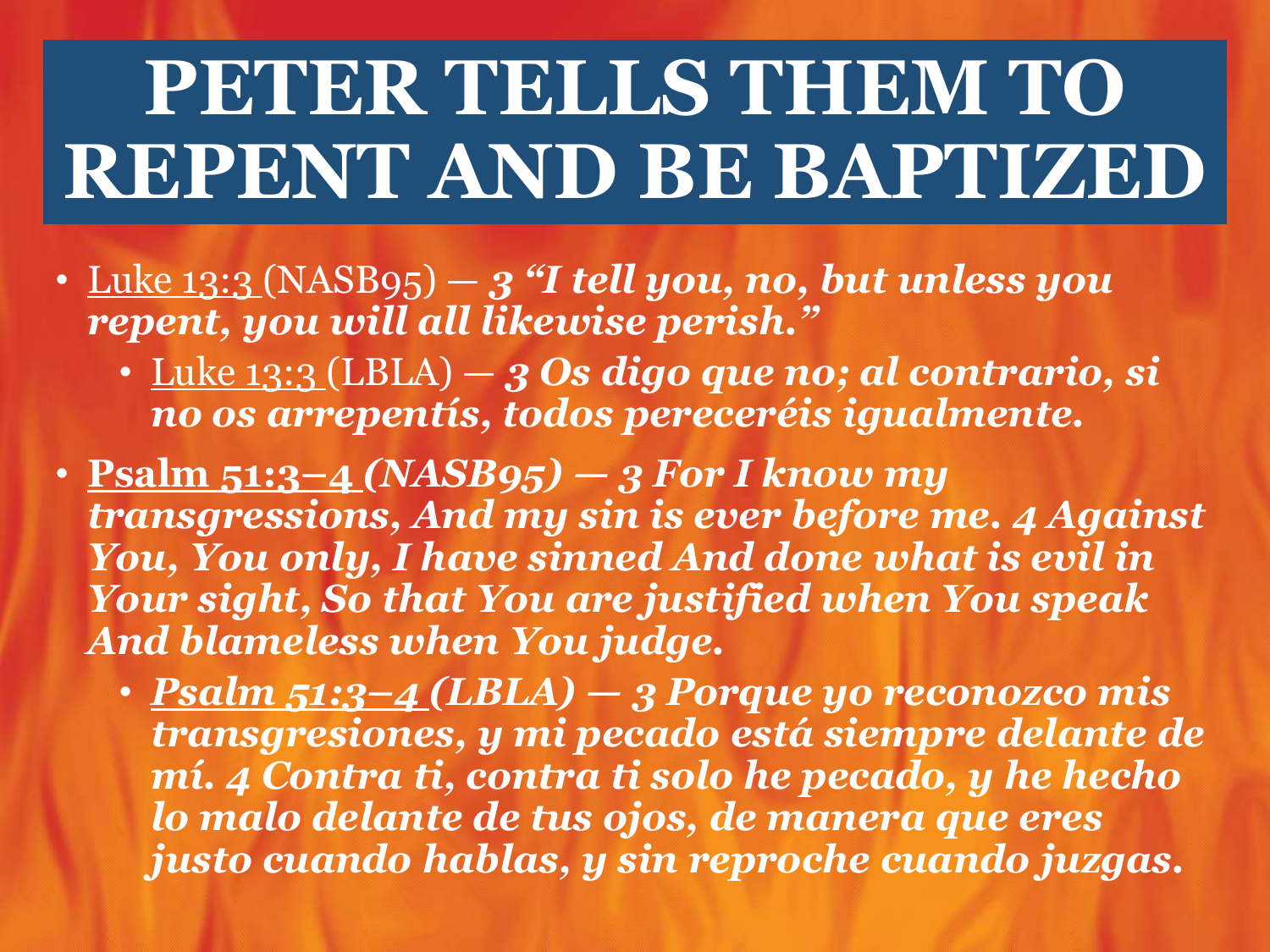

"in yet forty days God will destroy Nineveh."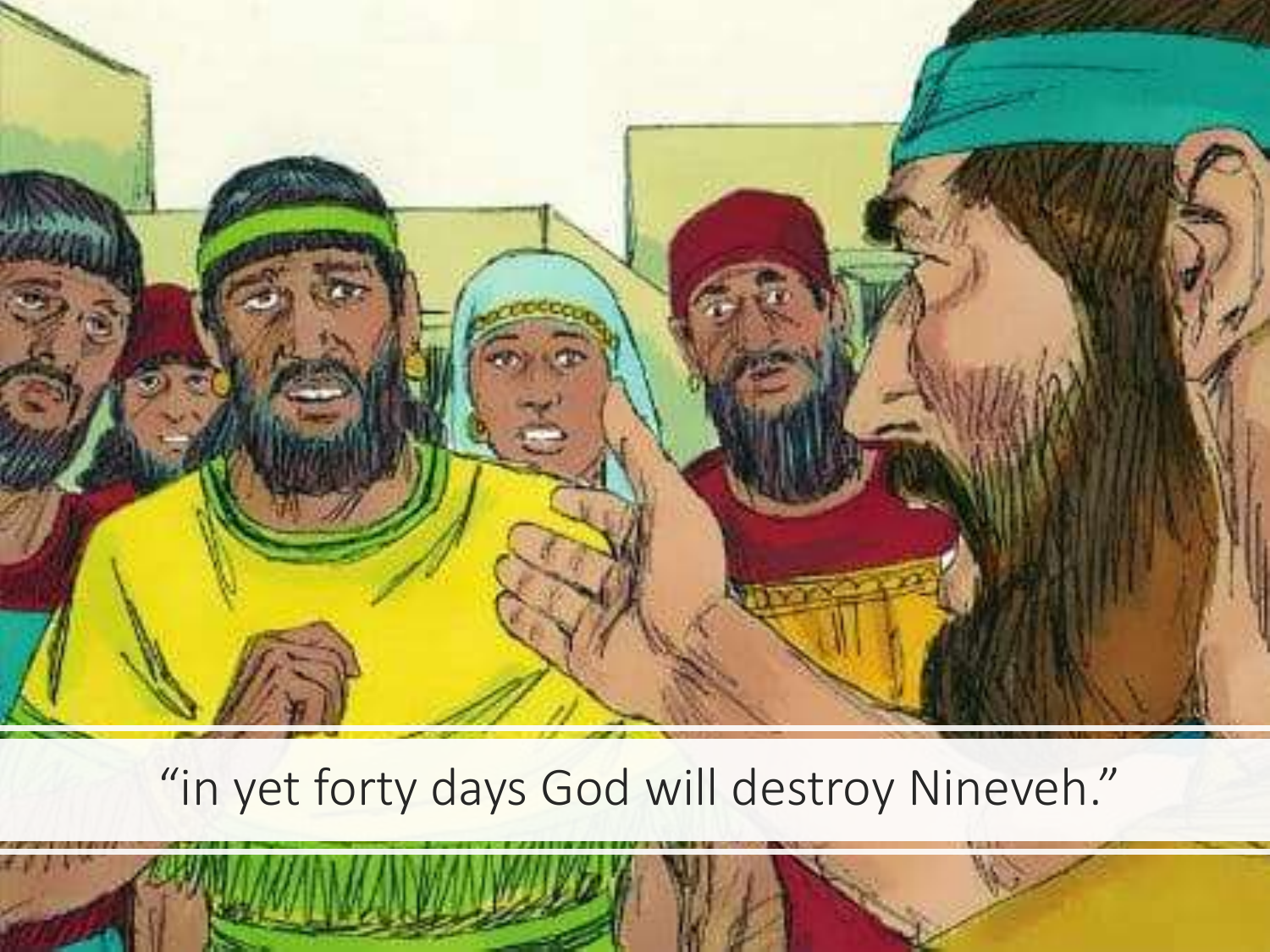- Jonah 3:10 *When God saw their deeds, that they turned from their wicked way, then God relented concerning the calamity which He had declared He would bring upon them. And He did not do it.* NASU
- Jonah 3:10 (LBLA) *10 Y vio Dios sus acciones, que se habían apartado de su mal camino; entonces se arrepintió Dios del mal que había dicho que les haría, y no lo hizo.*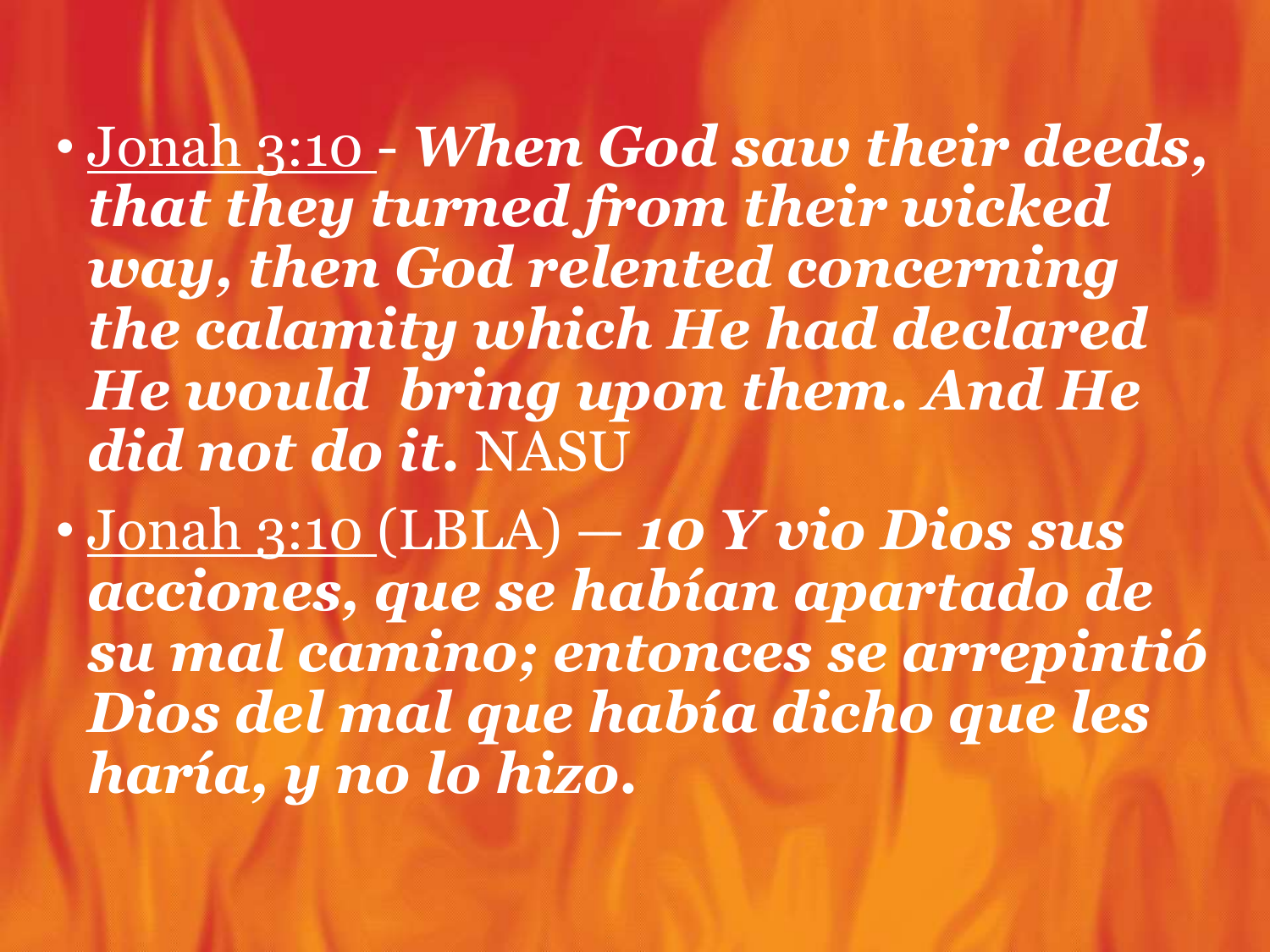• 2 Corinthians 7:10 - "For the sorrow that is according to the will of God produces a repentance without regret, leading to salvation, but the sorrow of the world produces death."

• 2 Corinthians 7:10 (LBLA) — 10 Porque la tristeza que es conforme a la voluntad de Dios produce un arrepentimiento que conduce a la salvación, sin dejar pesar; pero la tristeza del mundo produce muerte.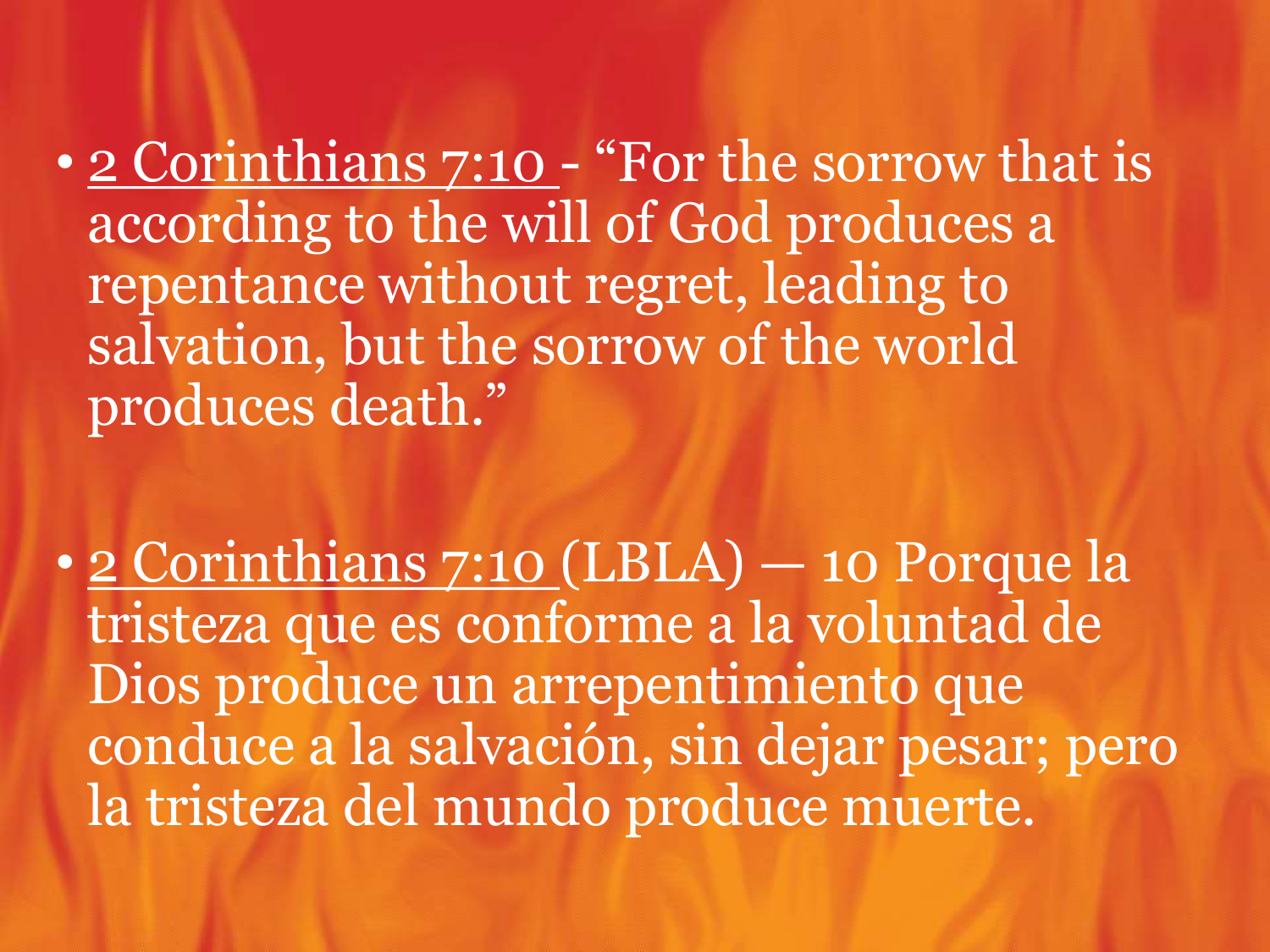- Acts 2:38 (ESV) *38 And Peter said to them, "Repent and be baptized every one of you in the name of Jesus Christ for the forgiveness of your sins, and you will receive the gift of the Holy Spirit.*
- Acts 2:38 (LBLA) *38 Y Pedro les dijo: Arrepentíos y sed bautizados cada uno de vosotros en el nombre de Jesucristo para perdón de vuestros pecados, y recibiréis el don del Espíritu Santo.*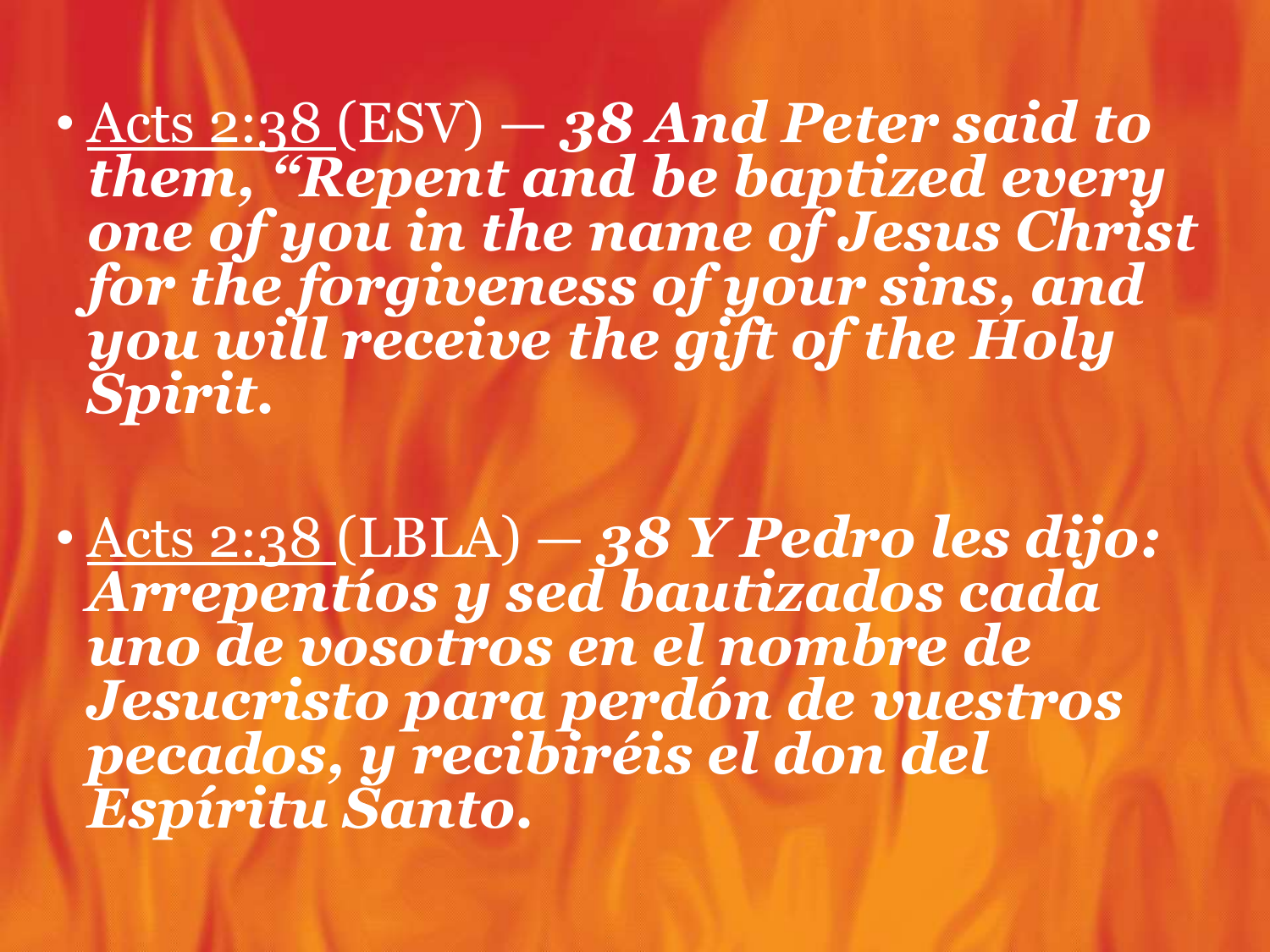Acts 10:47 - (NASB95) — *47 "Surely no one can refuse the water for these to be baptized who have received the Holy Spirit just as we did, can he?".* 

Acts 10:47 (LBLA) — *47 ¿Puede acaso alguien negar el agua para que sean bautizados estos que han recibido el Espíritu Santo lo mismo que nosotros?*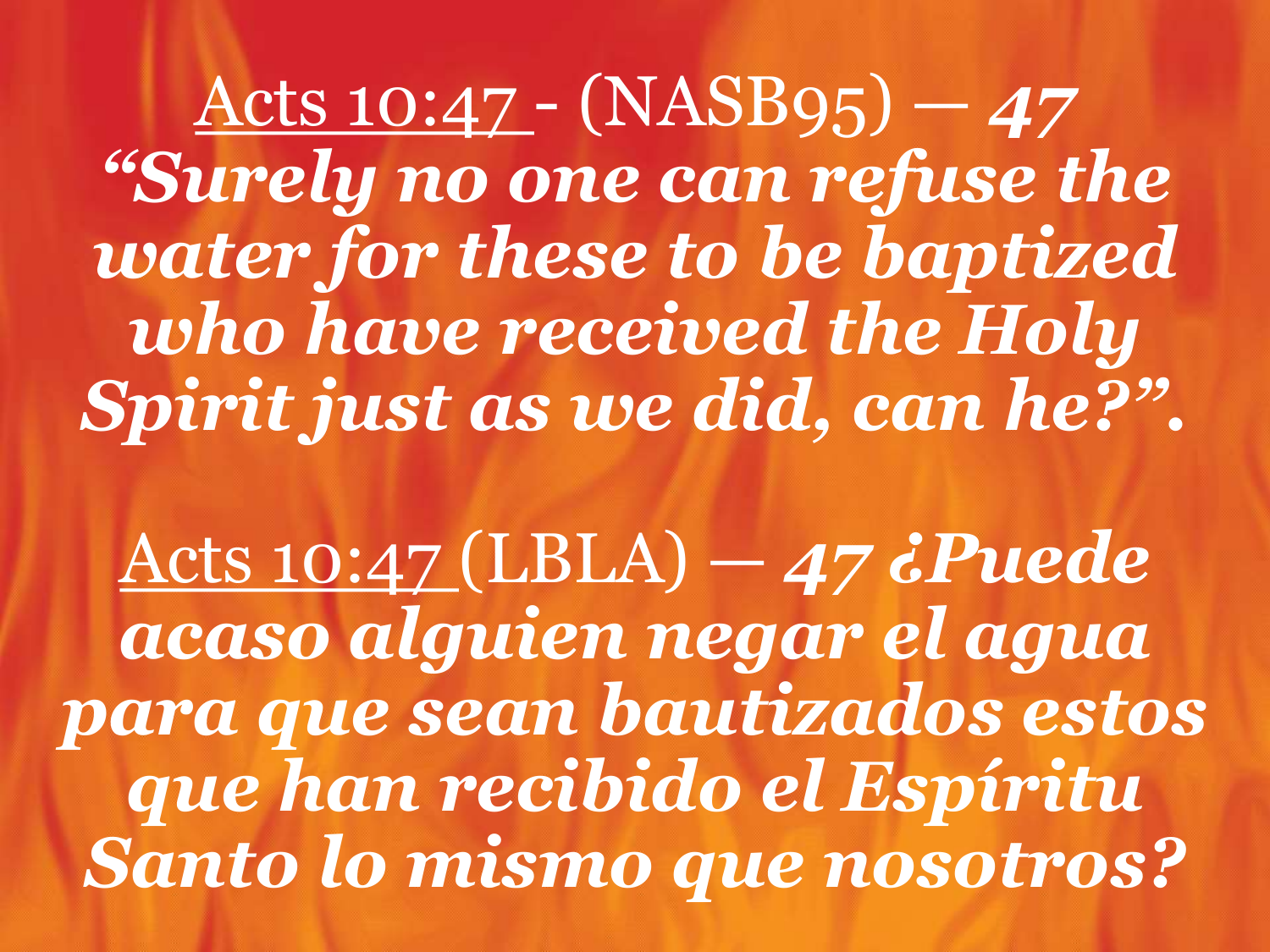• Acts 8:36 (NASB95) — *36 As they went along the road they came to some water; and the eunuch said, "Look! Water! What prevents me from being baptized?"*

• Acts 8:36 (LBLA) — *36 Yendo por el camino, llegaron a un lugar donde había agua; y el eunuco dijo\*: Mira, agua. ¿Qué impide que yo sea bautizado?*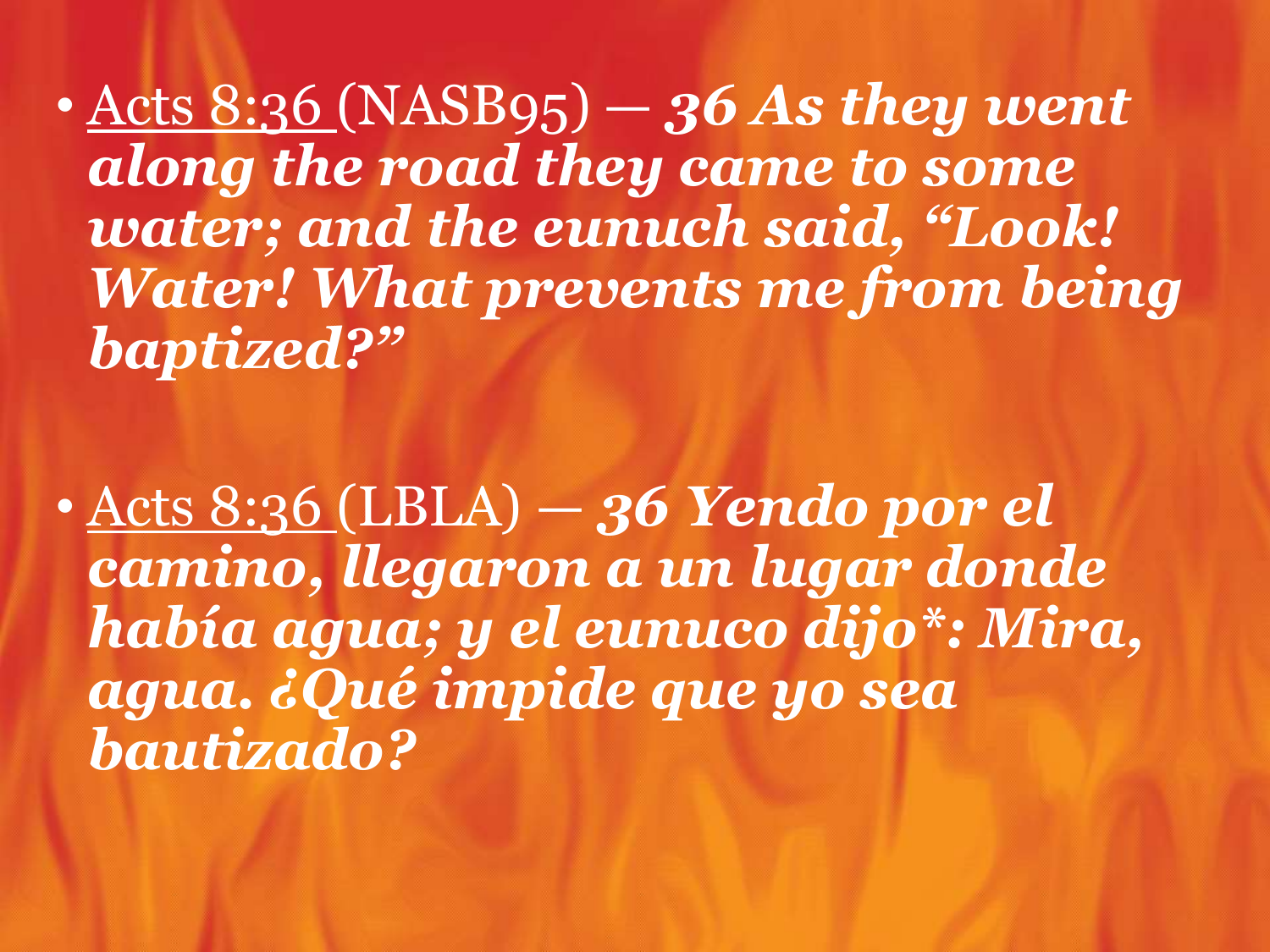### **REMISSION OF SINS**

- Acts 2:38 (NASB95) *38 Peter said to them, "Repent, and each of you be baptized in the name of Jesus Christ for the forgiveness of your sins; and you will receive the gift of the Holy Spirit.*
	- Acts 2:38 (LBLA) *38 Y Pedro les dijo: Arrepentíos y sed bautizados cada uno de vosotros en el nombre de Jesucristo para perdón de vuestros pecados, y recibiréis el don del Espíritu Santo.*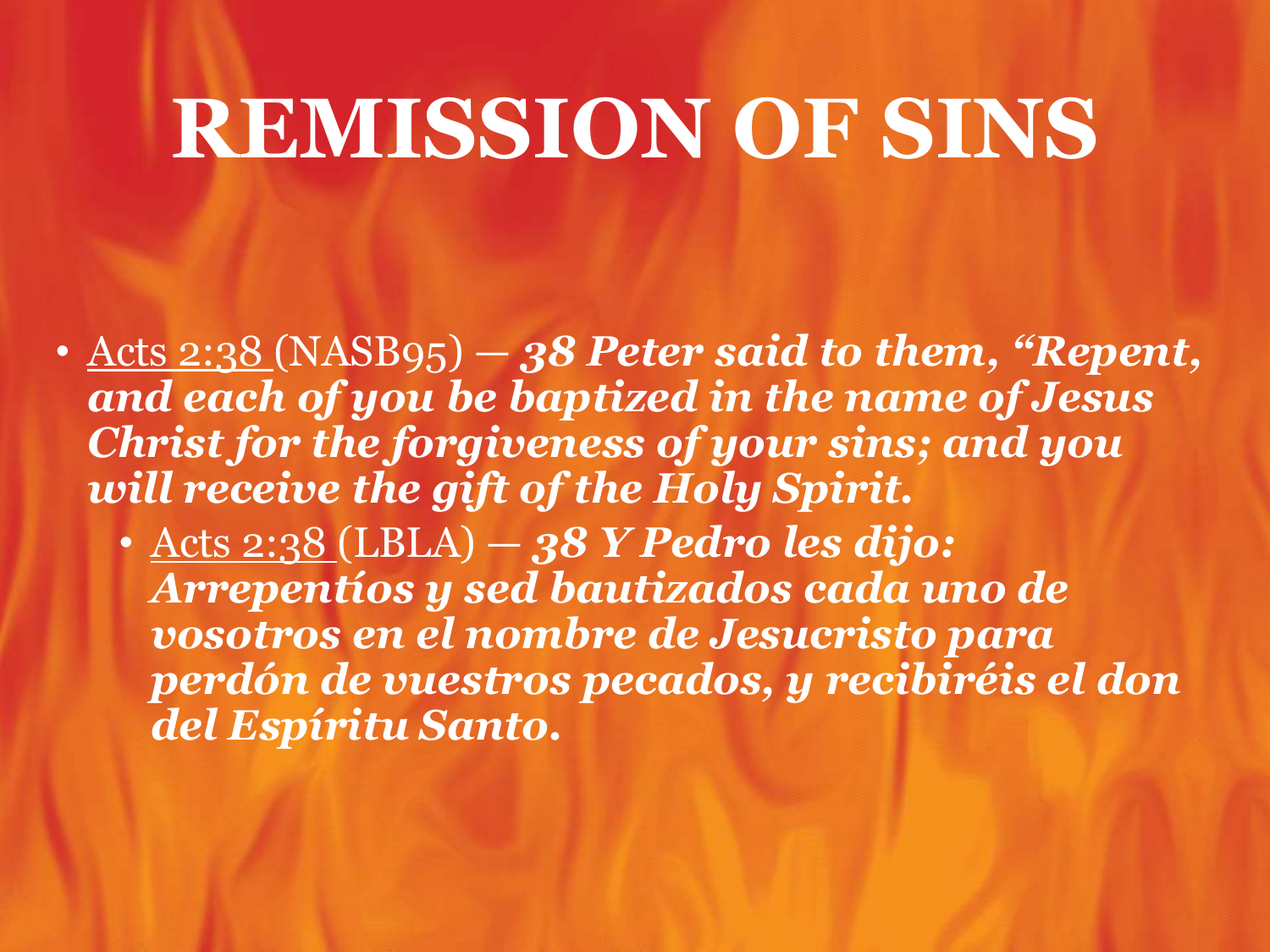# *"and you shall receive the gift of the Holy Spirit."*

- Galatians 4:6 (NASB95) *6 Because you are sons, God has sent forth the Spirit of His Son into our hearts, crying, "Abba! Father!"*
	- Galatians 4:6 (LBLA) *6 Y porque sois hijos, Dios ha enviado el Espíritu de su Hijo a nuestros corazones, clamando: ¡Abba! ¡Padre!*
- Romans 8:9 (NASB95) *9 However, you are not in the flesh but in the Spirit, if indeed the Spirit of God dwells in you. But if anyone does not have the Spirit of Christ, he does not belong to Him.*
	- Romans 8:9 (LBLA) *— 9 Sin embargo, vosotros no estáis en la carne sino en el Espíritu, si en verdad el Espíritu de Dios habita en vosotros. Pero si alguno no tiene el Espíritu de Cristo, el tal no es de Él.*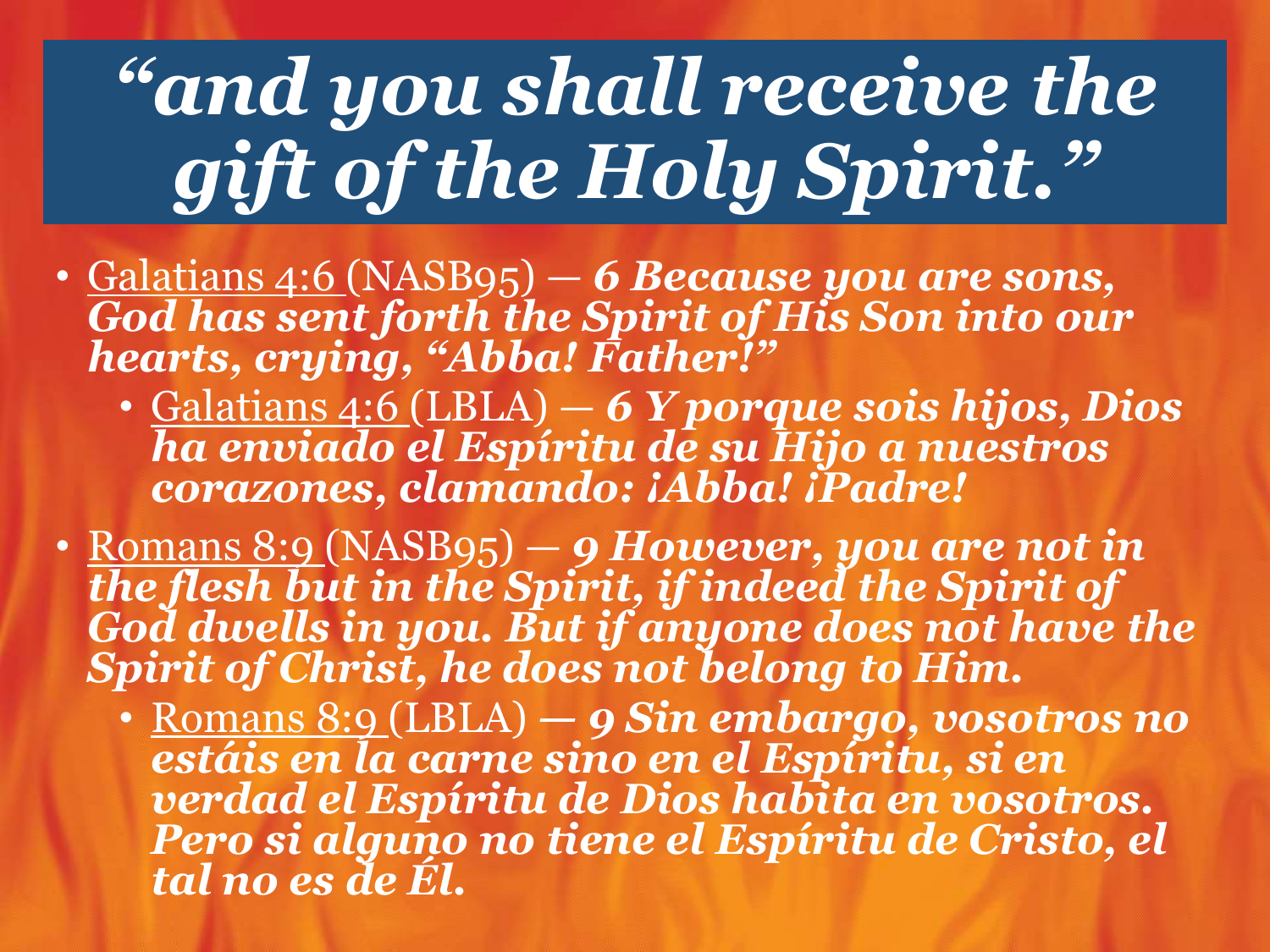•Acts 2:41 (NASB95) — *41 So then, those who had received his word were baptized; and that day there were added about three thousand souls.*

•Acts 2:41 (LBLA) — *41 Entonces los que habían recibido su palabra fueron bautizados; y se añadieron aquel día como tres mil almas.*